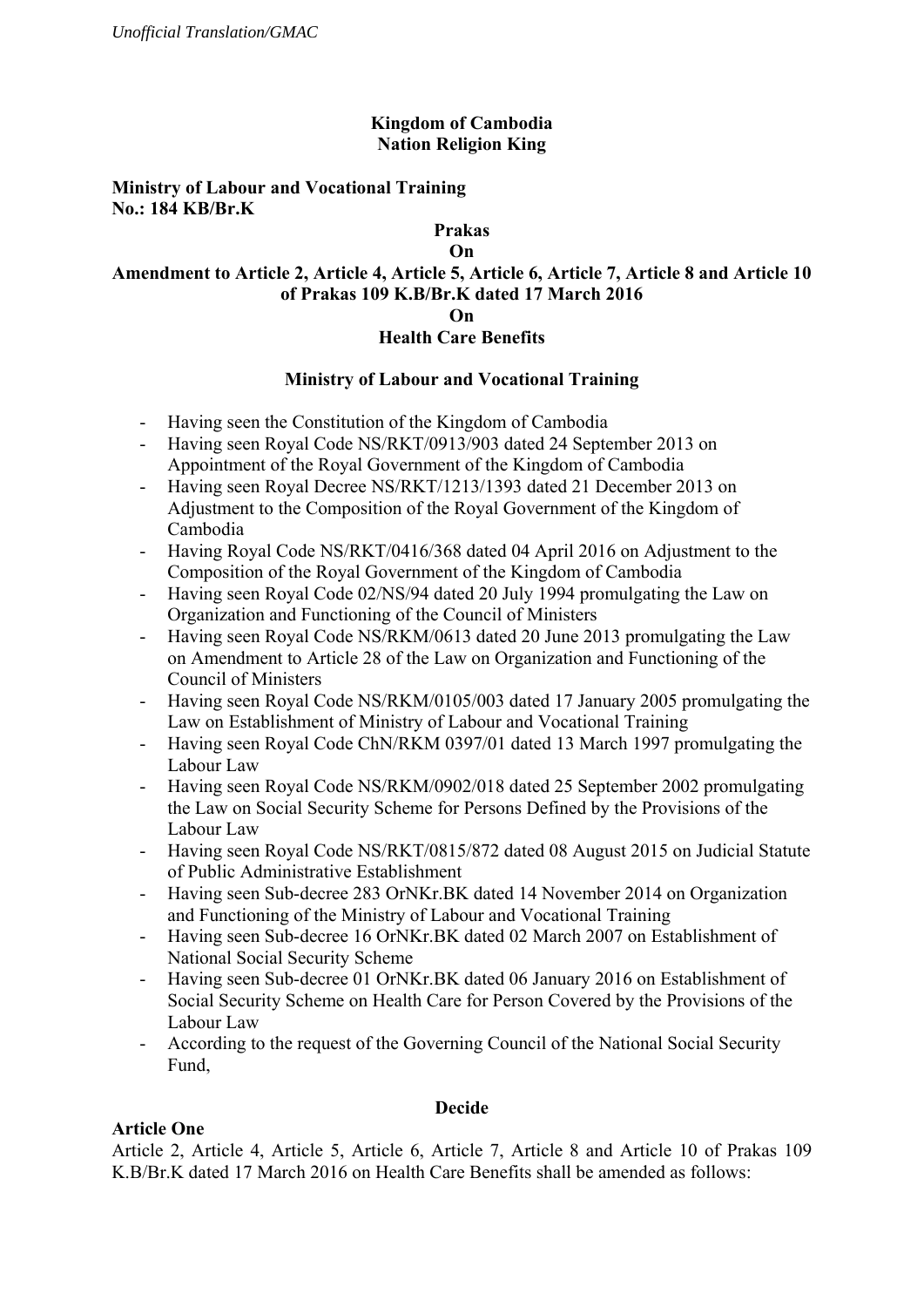## **New Article 2**

Terminologies used in this Prakas are as follows:

- *Health care benefit*: refers to an insurance scheme that provides a package of health benefits and protection service as set out.
- *Package of health benefit*: refers to medical care and treatment, transportation of victim service, transportation of body service and daily allowance.
- *Health protection service*: refers to timely diagnosis, identification of those who have a health risk and have a specific health problem, provision of consultation and other interventions to prevent health problem such as research for disease, education on health and vaccination program.
- *Medical care and treatment service*: refers to medical, paramedical and medical aid services.
- *Medical service*: refers to outpatient and inpatient consultation service.
- *Paramedical service:* refers to laboratory service and medical picture.
- *Medical aid service*: refers to treatment by heating and physical therapy.
- *Medical profession technicality*: refers to ways of diagnosis, care and treatment service provided by those who have graduated in health sector and have registered with the Medical Profession Council and are allowed to do business as per the profession by the Ministry of Health.
- *Rehabilitation service*: is the medical care and treatment service for health care scheme for the purpose of helping victims to maintain or rehabilitate the skill capacity and occupation for a daily living and communication skill that has been lost or damaged due to a disease, injury or disability.
- *Surgery*: refers to a surgery in a scientific way for the purpose of treatment.
- *Health base*: refers to a public or private health organization recognized by the Ministry of Health.
- *Maternity leave*: refers to the leave taken before and after giving birth.
- *Outpatient consultation service*: refers to disease examination and consultation service that is excluded from staying for treatment in hospital.
- Giving birth: refers to giving birth to a baby aged from 26 (twenty-six) weeks in the health base.
- *Daily allowance*: refers to the money provided for the period of not working due to being sick, sustaining an accident or taking maternity leave.
- **Self-treatment**: refers to any treatment without a prescription issued by the doctor contracted with NSSF except emergency case.
- **Artificial eye aid equipment**: refers to glasses equipment or contact lens.<br>- **Essential medicine**: refers to medicine items on the essential m
- **Essential medicine**: refers to medicine items on the essential medicine list determined by the Ministry of Health for public health base.
- **Victim or patient representative:** refers to relatives or spouse of the concerned person.

# **New Article 4**

The services excluded from the medical treatment service are:

- 1. Free medical treatment set out in public health policy
- 2. Dental care (teeth cleaning, tooth filling, and tooth implanting)
- 3. Transsexual surgery and treatment
- 4. Organ transplantation or change (bone marrow, kidney, liver, heart and pancreas ... )
- 5. Artificial insemination
- 6. Self treatment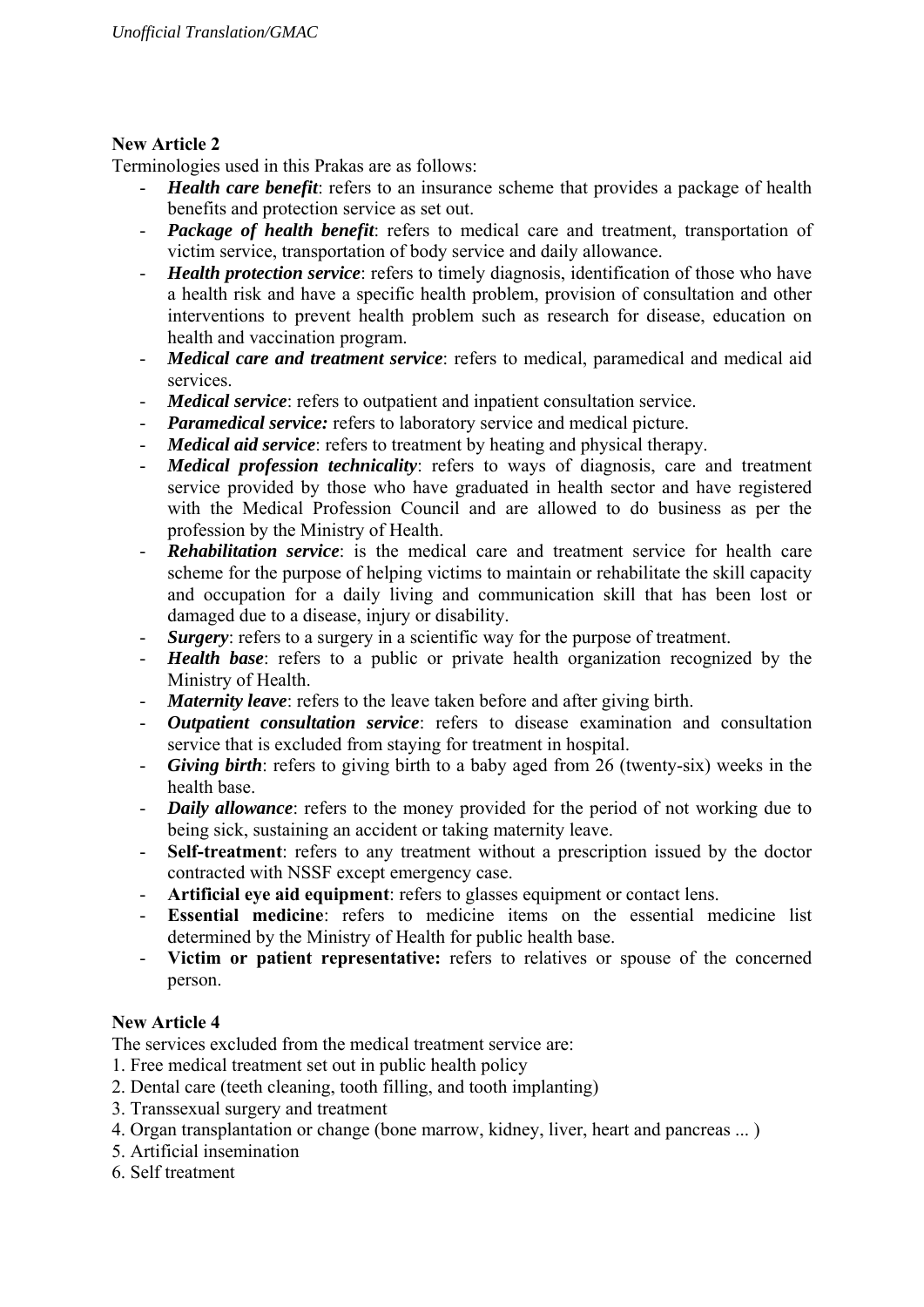- 7. Cosmetic surgery and medical implants
- 8. Contact lens and eye-laser treatment
- 9. Treatment of alcoholism or drug abuse
- 10. Infertility treatment
- 11. Artificial globe ocular operation
- 12. Heart and cardio vascular surgery
- 13. Hemodialysis
- 14. General health checkup

In case of emergency, the service as stated above is provided.

#### **New Article 5**

The provision of services for a chronic disease takes place only in the public health base and must use only essential medicines. For medicines other than those on the list of essential medicines are the burden of the patient except the medicines for treating diabetes and high blood pressure which are not on the list of essential medicines and treatment of cancer by chemo therapy which must be paid as per each treatment.

#### **New Article 6:**

6.1 To get medical treatment and care, all workers/employees must meet the following requirements:

- are performing work in the enterprise/establishment that has been registered with the Natinal Social Security Fund (NSSF) for health care scheme and have NSSF membership card although the employer has not paid contribution fee for the first month.

- Have paid for at least 06 (six) months during the last 12 (twelve) months up to the month of the existence of health problem or maternity leave.

In case the member has paid the contribution fee for 02 (two) consecutive months but run out of the obligation to pay the contribution fee, the member has the right to receive medical treatment and care within 02 (two) more months from the date of the end of obligation to pay contribution fee.

## 6.2 To get a daily allowance, all workers/employees must meet the following requirements:

- Have paid the contribution fee on health care for 2 (two) consecutive months or have paid for at least 06 (six) months during the last 12 (twelve) months up to the month of the existence of health problem and is performing work.

- Have paid the contribution fee for 09 months during the last 12 (twelve) months up to the month of giving birth.

## **New Article 7**

7.1 Workers/employees who have met the requirement as stipulated in Article 6, Point 6.2, are entitled to:

- Free of charge treatment in the health bases that have been contracted with the National Social Security Fund (NSSF) for the period of not exceeding 180 (one hundred eighty) days for inpatient only.

- Daily allowance of 70% (seventy percent) of the contributory daily average wage of the person in question for the period of being unable to go to work due to treatment of the disease or injury as per the prescription for more than 07 (seven) consecutive days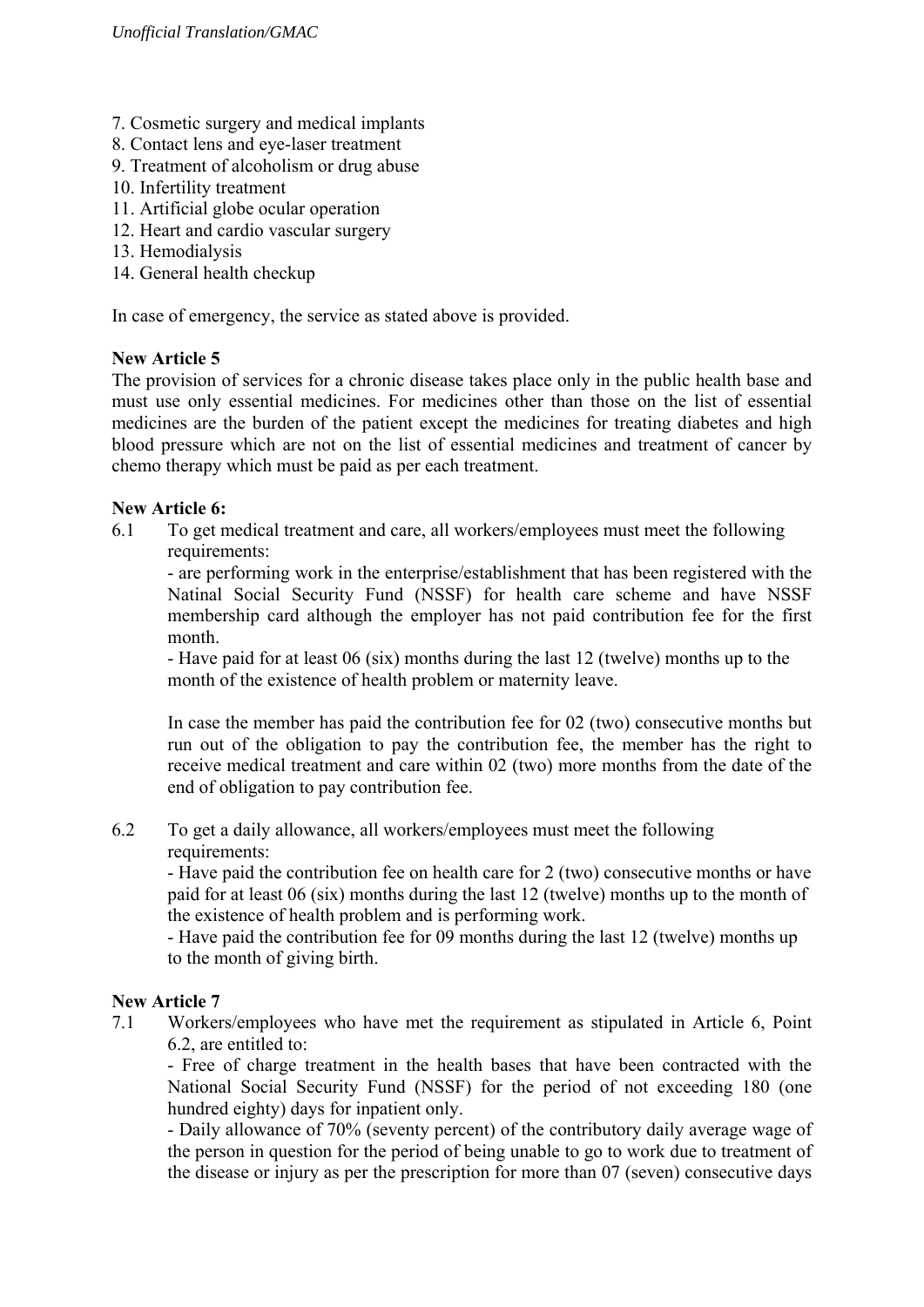counting from the first day the worker/employee goes to the health base. This allowance is provided for not exceeding 180 (one hundred eighty) days during the last 12 (twelve) months excluding maternity leave of 90 (ninety) days.

- Daily allowance of 70% (seventy percent) of the contributory daily average wage of the person in question for 90 (ninety) days of the maternity leave before and after giving birth.

7.2 **Transportation of patient or victim service and transportation of body service**:

- Transportation of patient or victim service is provided only in the case of emergency and by the ambulance of the health base or by other means with a certified letter.

- The service of transportation of body or patient who is in serious condition and cannot be treated is provided according to the transportation means of the health base or other actual means.

#### **New Article 8**

- 8.1 Average wage is the division of the average of the contributory wages of not exceeding 6 (six) months before the existence of health problem or giving birth. The contributory wage shall be set in the table as stipulated in Annex 1 of this Prakas.
- 8.2 Daily average wage is the division of the average wages as stipulated in Point 8.1 by 30 (thirty) days.
- 8.3 The calculation of average wage determined in this Prakas applies to only the calculation of social security benefits.

## **New Article 10**

- 10.1 The member of NSSF shall use the health services at the health bases that have been contracted with NSSF. The NSSF will be responsible for the settlement of the service fee as stipulated in the package of health benefits. If the NSSF member uses services other than the services of the health bases that have been contracted with NSSF, NSSF will reimburse for only emergency case. The claim for benefit shall be made as per the form: "**Medical Care and Treatment Benefit**" or called Form "4.02" as stipulated in **Annex 2** of this Prakas. The formality of this claim shall be accompanied by medical documents and other invoices as well as other necessary documents.
- 10.2 The claim for daily allowance shall be made by the patient or victim or representative as per Form "**Daily Allowance on Health Care**" or called "4.03" as stipulated in Annex 3 of this Prakas. The formality of this claim shall be accompanied by a letter of hospital discharge issued by the NSSF-contracted health base that the victim has received treatment service. The permission letter for taking leave can be issued by the enterprise's physician with approval from the employer or representative of the enterprise/establishment.
- 10.3 The rights to claim for medical care and treatment and daily allowance is valid for 12 (twelve) months only from the date of the existence of the health problem.

## **Article Two**

This Prakas takes effect from the date of signature.

Phnom Penh, 25 April 2018 **Minister**  *(Signed and stamped)*  **Ith Sam Heng** 

**Place to receive:**  - Office of the Council of Ministers